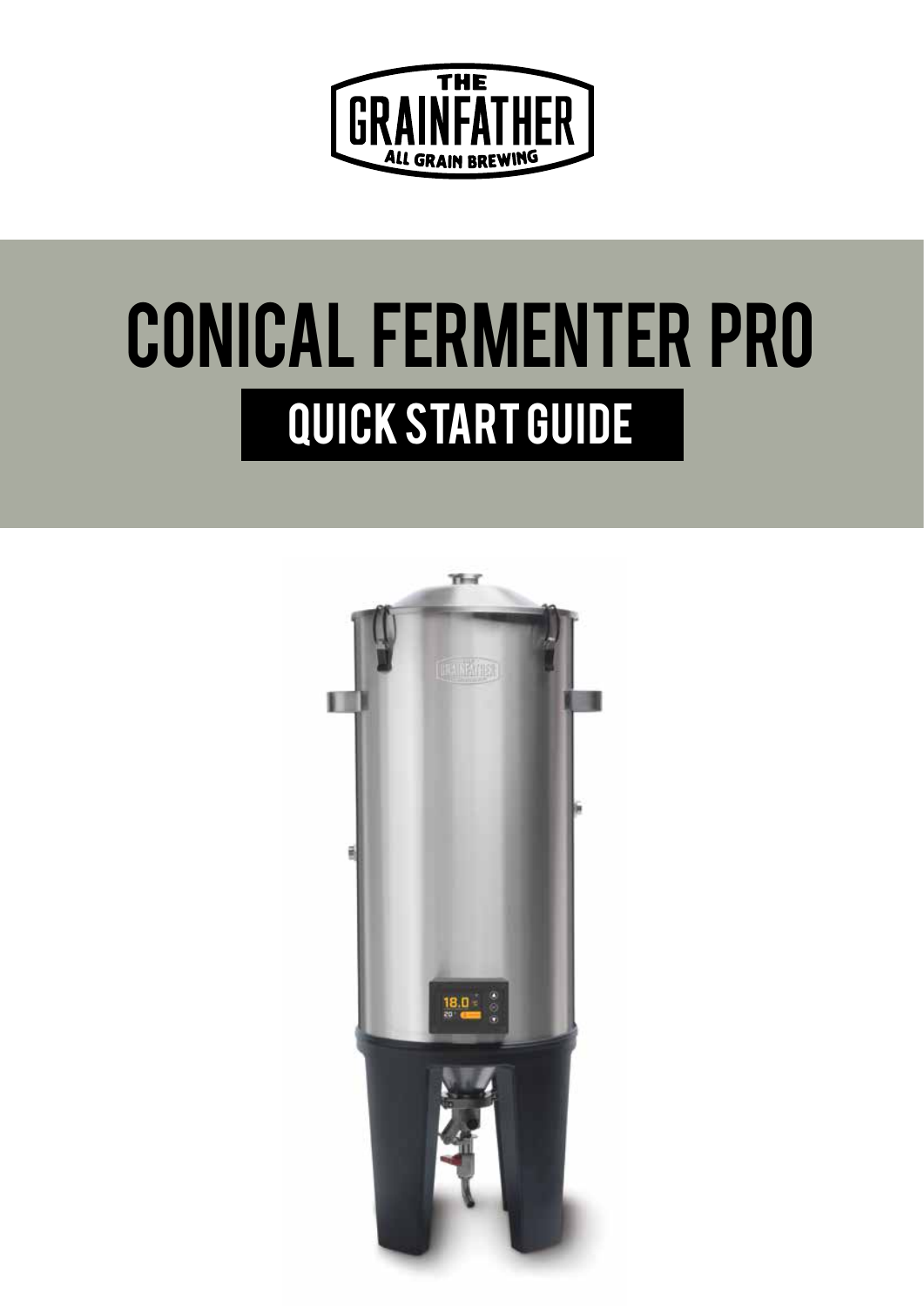# THANK YOU FOR CHOOSING THE GRAINFATHER CONICAL FERMENTER PRO

# ANATOMY DIAGRAM & PARTS LIST

Get your equipment ready by following these quick and easy steps, and you'll be ready to ferment 30L of beer in no time. NOTE: These are shortened instructions which show you how to assemble the product and setup wireless control. The full online instructions provide more detail on the fermentation process using your Grainfather Conical Fermenter Pro:

## **http://www.grainfather.com/instructions**

# SAFETY INFORMATION

- 1. Airlock
- 2. Rubber Bung
- 3. Fermenter Lid
- 4. Fermenter Body
- 5. 5 Cm (2") Tri Clamp
- 6. Cone Plug Seal
- 7. Liquid Inlet
- 8. Dual Valve Tap
- 9. Silicone Transfer Hose (10 Mm (0.4") Inner Diameter)
- 10 Conical Fermenter Pro Controller



#### **ALSO:**

Power adapter and wall plug 2 m (6.5 ft) m12-3pin power cord

#### **INCLUDES:**

- Bottom Valve
- Beer Inlet
- Silicone Transfer Hose
- (10 mm (0.4") inner diameter)

3





- 1. Read all instructions before use.
- 2. Do not touch hot surfaces. Use handles or knobs.
- 3. To protect against fire, electric shock and injury to persons, do not immerse cord or plugs in water or other liquid.
- 4. Close supervision is necessary when any appliance is used by or near children.
- 5. Unplug from outlet when not in use and before cleaning. Allow to cool before putting on or taking off parts, and before cleaning the appliance.
- 6. Do not operate any appliance if:
	- **·** It has a damaged cord or plug
	- **·** The appliance malfunctions
	- **·** It has been damaged in any matter

Return appliance to your nearest retail service provider for examination, repair or adjustment.

- 7. The use of accessory attachments is not recommended by the appliance manufacturer as it may result in fire, electric shock, or injury to persons.
- 8. Do not use outdoors.
- 9. Do not let the cord hang over the edge of a table or counter and do not let it touch hot surfaces.
- 10. Do not place on or near a hot gas or electric burner, or a heated oven.
- 11. Do not use the appliance for anything other than the intended use.
- 12. Ensure that the main power supply to the controller contains overload protection (maximum load: 230V/16A) in accordance with the related national and/or local codes.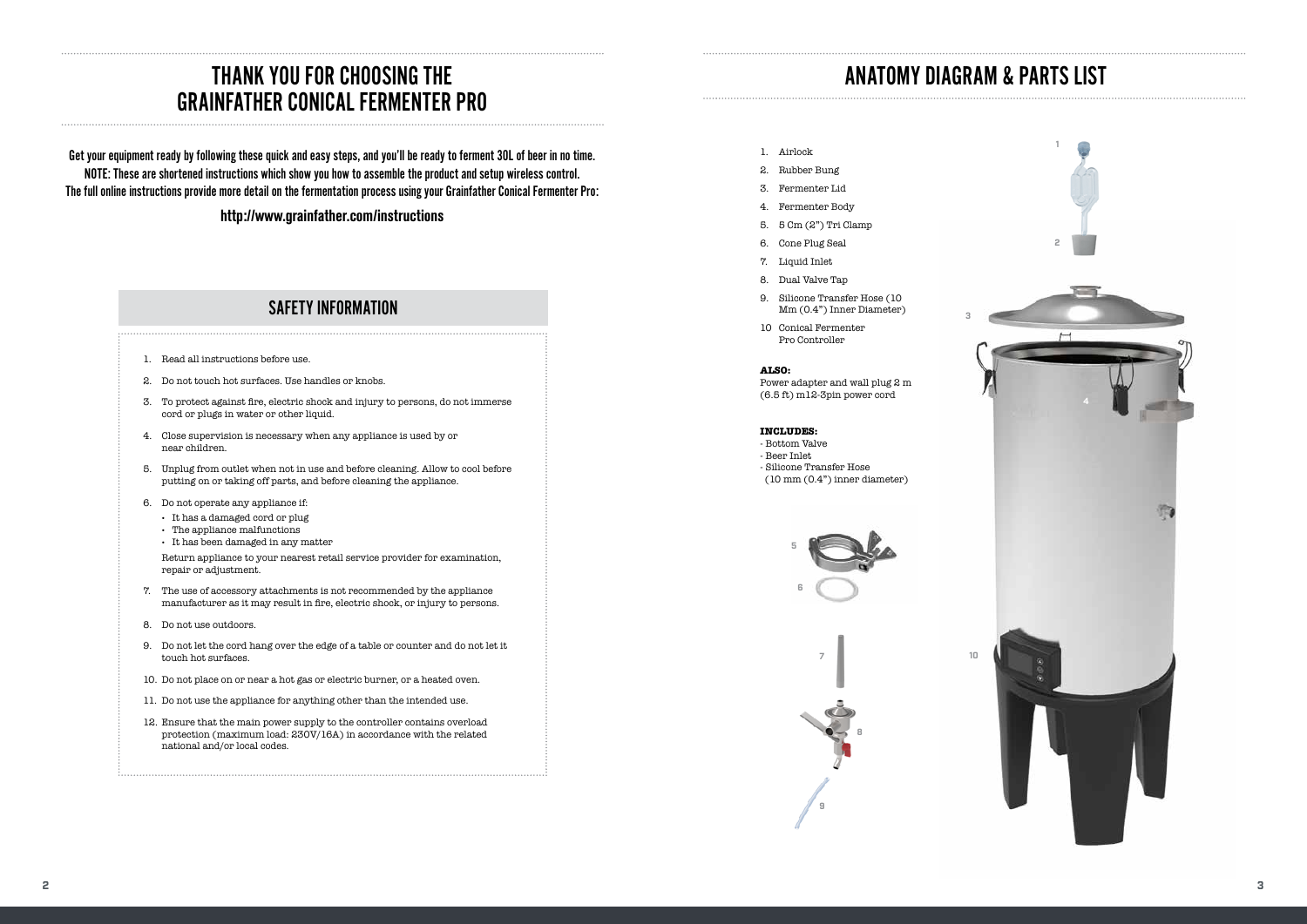#### INSTALL THE DUAL VALVE TAP

1. Unpack the fermenter and all its parts. Remove all the protective packaging and then assemble the dual valve tap.

2. Attach the valve to the bottom of the fermenter by inserting the cone plug seal. Then use the tri clamp to tighten it and secure it in place.



4. Then plug the other end of this cord, into the power adapter. Do not plug this into a wall and switch on the power until you are ready to heat the fermenter.

#### ATTACH THE BUNG, AIRLOCK AND LID

5. Push the rubber bung into the hole in the fermenter lid. Once fitted, push the airlock into the hole of the rubber bung. The airlock stops anything from entering the fermenter during fermentation, helping to keep your brew safe.

**NOTE:** Clean the unit as per the cleaning instructions before use.





# ASSEMBLY WIRELESS CONTROL AND APP INTEGRATION







### CONNECTING THE CONTROLLER TO THE APP

- 1. When you first turn on the controller, you will be greeted with the connection setup screen. If you do not see this screen, then you can press the 'set' button on the controller and go to Network Config > Add New Network. Once on the connection setup screen, you will need to open the Grainfather Community App on your mobile device.
- 2. Within the app, navigate to the equipment screen. The equipment screen shows all the brewing and fermenting equipment that you have already set up on your account.
- 3. To add a new device, tap on the + icon on the bottom right of the screen and select fermentation tracking equipment.
- 4. Select 'Grainfather Conical Fermenter Pro' on the list of equipment and once on the device setup screen, tap 'ready'.
- 5. Depending on your mobile device, you may be asked to request certain permission(s) required to connect with the controller. Accept all requests.

**NOTE**: The following steps vary for Android and iOS users. Please follow the relevant steps for your mobile device.

#### CONNECT THE POWER CORD

3. Plug the 2 m (6.6 ft) power cord into the back of the fermenter.

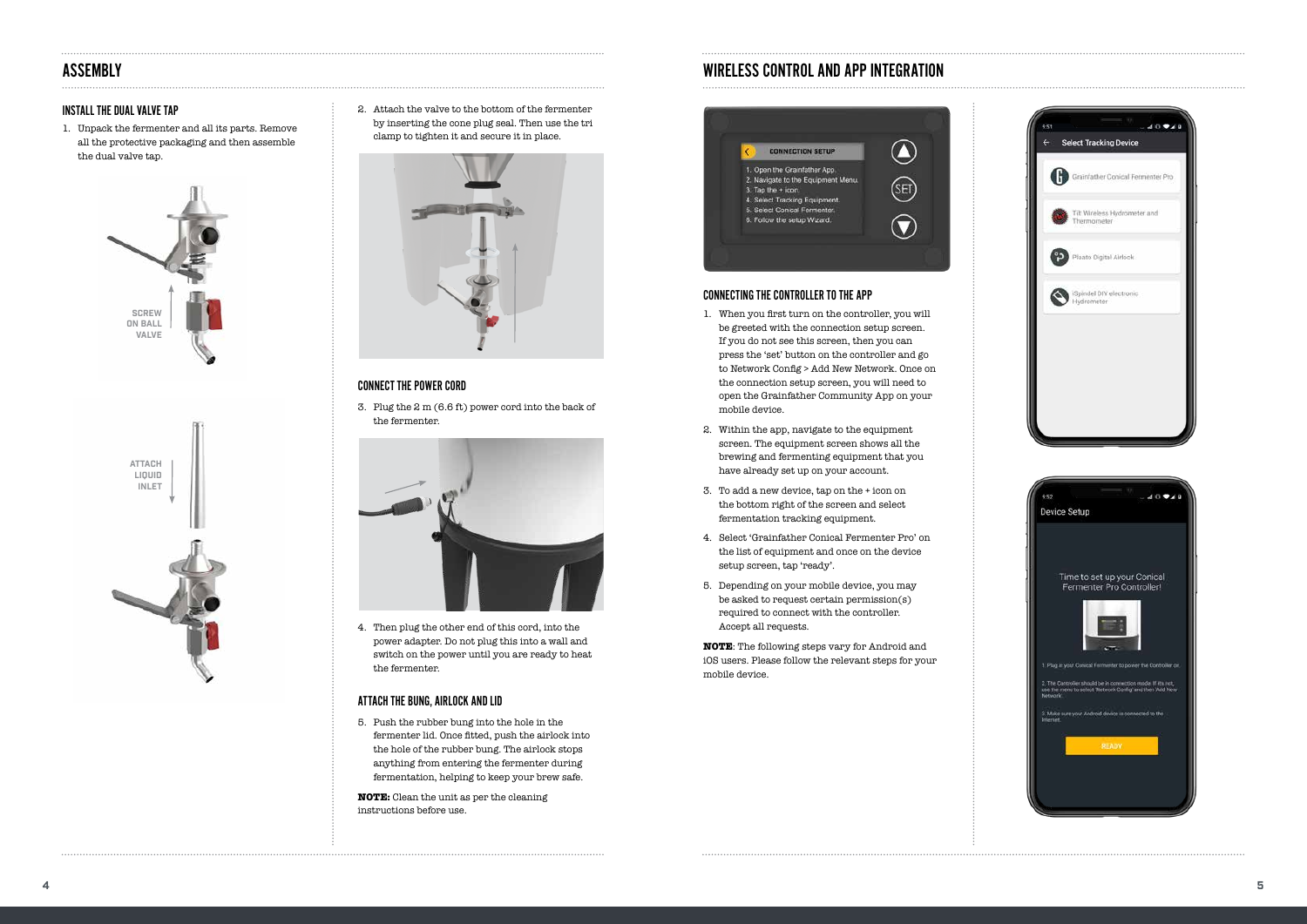# WIRELESS CONTROL AND APP INTEGRATION CONT.

### IOS

7. If setting up using an iOS mobile device, follow the instructions on the screen and connect your mobile device to the controller. Once the connection is established, you will receive a notification on your mobile device. Tap the notification to return to the Grainfather Community App. You will automatically return to the device setup screen.



#### ANDROID

6. If setting up the controller via an Android device, choose your controller in the list. (See step 8 next)



8. After your phone has successfully connected to the controller (Android and IOS), select your wireless network from the list and enter in your network password and then tap 'connect'. Once completed, your Grainfather Conical Fermenter Pro is connected to the internet.





- Fill your fermenter by syphon or a counter flow wort chiller if using a Grainfather brewing system. Ensure that the volume is at least 15L.
- Secure the lid. Ensure that the rubber bung and airlock are still tightly in place.
- Plug the fermenter into a power socket and turn on (heating only). For cooling capabilities, purchase either the Grainfather Glycol Chiller or Cooling Pump Kit. Please refer to the full instructions for more information on this.
- You can now use the controller manually or via the connection on the Grainfather App on your mobile device. By using the app and your mobile device, you can monitor your fermentation remotely with automatic alerts and notifications.

- We recommend dumping dead yeast and dry hops every 2-3 days during fermentation. This prevents the yeast and hops from clogging the valve.
- • Throughout fermentation, the beer valve can be used to collect samples and test the gravity of the beer. To do this, open the ball valve and collect the beer using an appropriate vessel.
- • As well collecting samples, the valve can also be used to transfer the beer after fermentation. Simply connect a hose (10 mm (0.4") inner diameter) to the opening and open the ball valve.

## HOW TO USE

# TOP TIPS